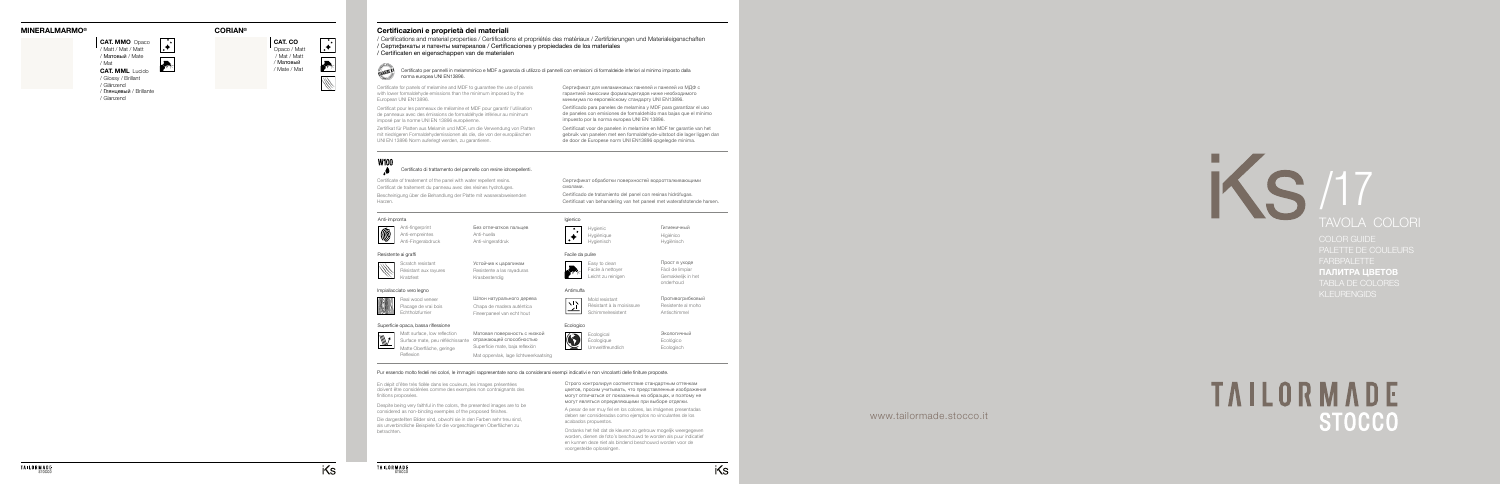**Finiture disponibili per frontale** / Finishings available for front / Finitions disponibles pour la façade / Endfertigung für die Fasade verfügbar / Отделки для фасадов мебели / Acabados disponibles para el frontal / Verkrijgbare afwerkingen voor de voorkant

**CAT. W5**

**CAT. RD**

Legno Rovere termo-trattato / Heat-trated oak wood / Bois rouvre thermo-traité / Thermobehandeltes Eichholz / Дерево дуб термообработанный / Madera de roble con tratamiento térmico / Thermo-behandeld eikenhout





Legno Rovere nodato / Knotty oak wood / Bois rouvre noueux / Knotiges Eichholz / Дерево узловатузловатые дубa / Madera roble nudoso / Hout knostig eikenhout

**CAT. LV1** | Legno Rovere Vintage con spacco chiaro / Vintage oak wood with light split / Bois rouvre Vintage sur fond clair / Vintage-Eichholz mit hellem Spalt **/** Дерево дуб Vintage со светлыми прожилками / Madera de roble Vintage con ranura clara / Vintage eikenhout met een lichtgekleurde barst



### **LEGNO** / Wood / Bois / Holz / Дерево / Madera / Hout



**CAT. LV2** | Legno Rovere Vintage con spacco nero / Vintage oak wood with black split / Bois rouvre Vintage sur fond noir / Vintage-Eichholz mit schwarzem Spalt **/** Дерево дуб Vintage со черными прожилками / Madera de roble Vintage con ranura negra / Vintage eikenhout met een zwarte barst







**Finiture disponibili per frontale** / Finishings available for front / Finitions disponibles pour la façade / Endfertigung für die Fasade verfügbar / Отделки для фасадов мебели / Acabados disponibles para el frontal / Verkrijgbare afwerkingen voor de voorkant

**CAT. RN / CAT. WN** - ඊ  $\overline{R}$ 

iKs

**CAT. RN** | Legno Rovere verniciato naturale / Natural varnished oak wood / Bois rouvre verni naturel / Eichholz lackiert in Naturfarbe / Дерево дуб натуральный окрашенный / Madera de roble barnizada natural / Eikenhout, gelakt in natuurkleur



**CAT. WN** | Legno Walnut naturale / Natural Walnut wood / Bois Walnut naturel / Natur-Walnutholz / Дерево грецкий орех натуральный / Madera de Walnut natural Natuurlijk hout Walnut



### **LEGNO** / Wood / Bois / Holz / Дерево / Madera / Hout

Le immagini riproducono un pannello in formato 120x42 cm. The picture shows a panel in the measures 120x42 cm. L'image reproduit un panneau de format 120x42 cm. Das Bild zeigt eine Platte im Format 120x42 cm. Изображение воспроизводит панель форматом 120х42 см. La imagen reproduce un panel de formato 120x42 cm. De afbeelding stelt een paneel van 120x42cm voor.

i<sup>KS"p</sup>



**Finiture disponibili per struttura e frontale** / Finishings available for structure and front / Finitions disponibles pour la structure et la façade / Endfertigung sowohl für den Korpus als auch für die Fasade verfügbar / Отделки для структуры и фасадов мебели / Acabados disponibles para la estructura y el frontal / Verkrijgbare afwerkingen voor de basis en de voorkant **LEGNO** / Wood / Bois / Holz / Дерево / Madera / Hout



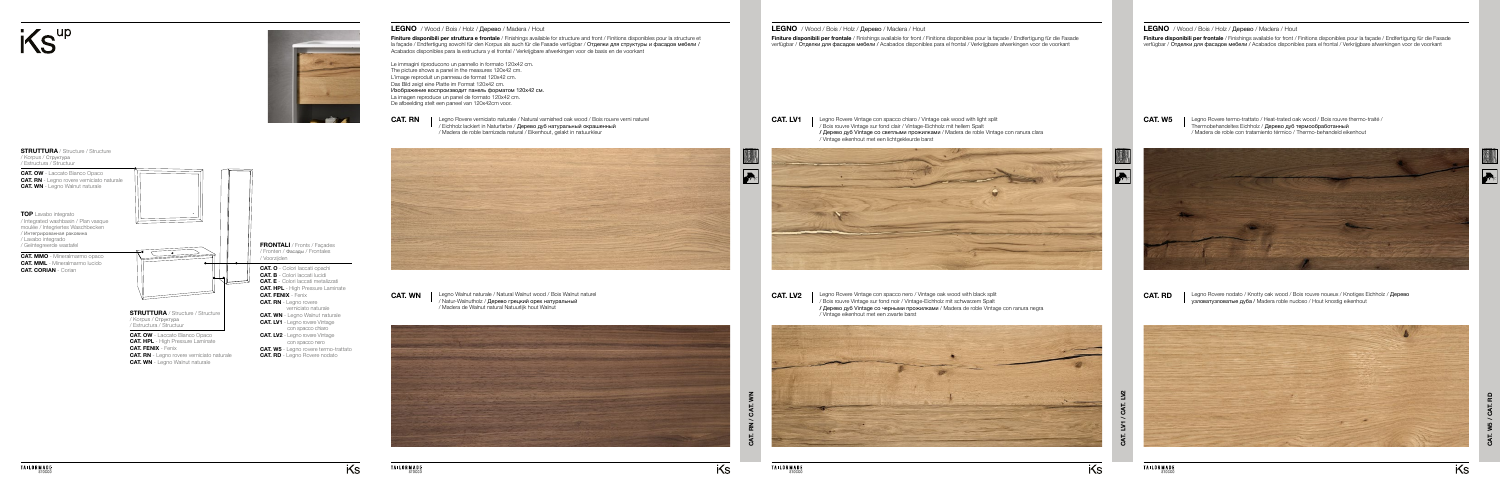



**STRUTTURA** / Structure / Structure / Korpus / Структура

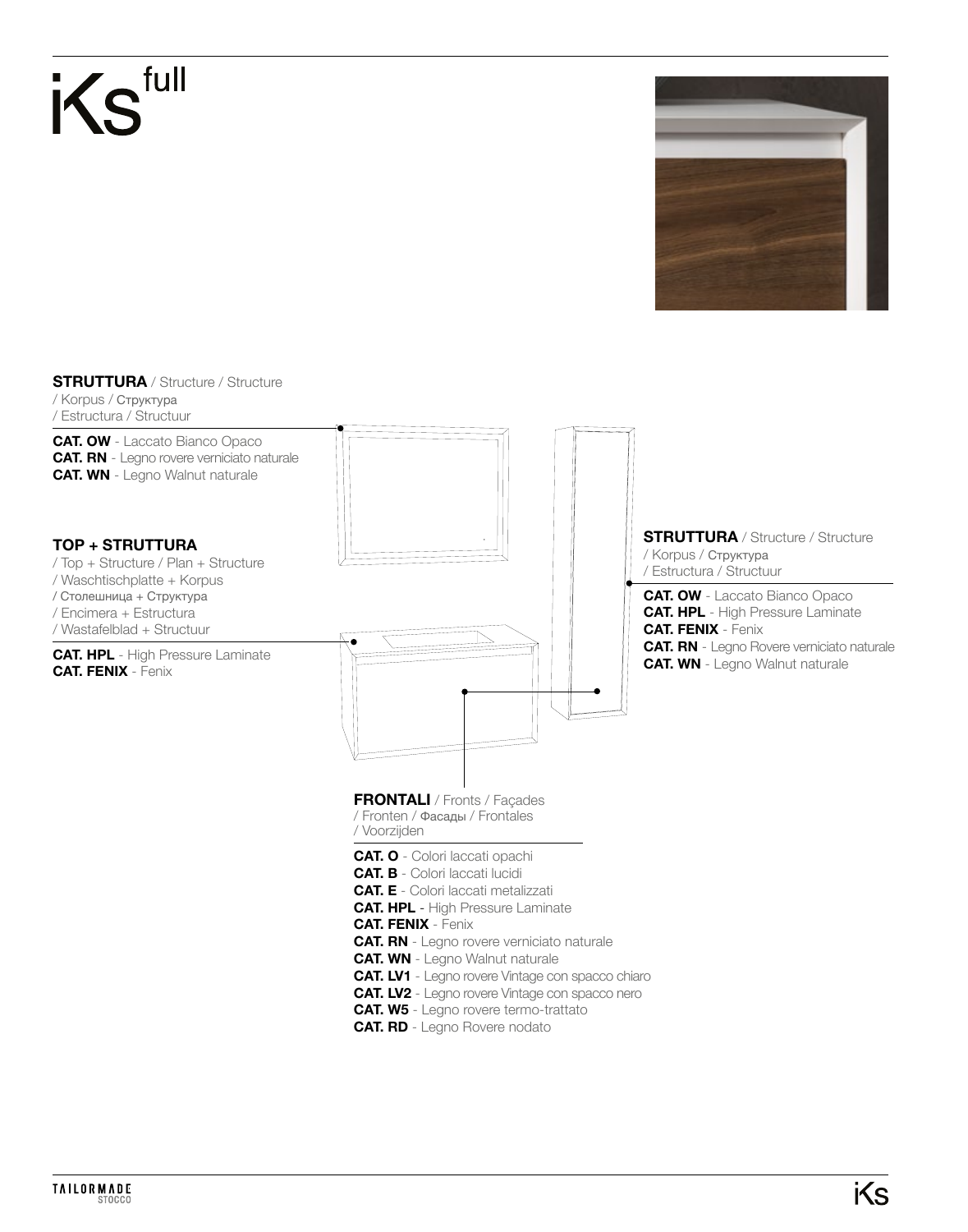**CAT. O / CAT. B**

CAT. O / CAT. B

### **COLORI LACCATI** / Lacquered colors / Couleurs laquées / Lackfarben / Цвета окрашивания / Colores lacados / Gelakte kleuren

**O. 20** | **B. 21** Bianco



**O. 150** | **B. 163** Cappuccino

**O. 128** | **B. 129** Lemon



**O. 71** | **B. 72** Giada



**O. 165** | **B. 110** Melanzana



**O. 149** | **B. 148** Grigio Chiaro



**O. 174** | **B. 173** Corda





CAT. HPL **CAT. HPL**

**O. 69** | **B. 70** Peonia

NEW



**O. 188** | **B. 187**

**O. 152** | **B. 164**

**O. 172** | **B. 171**

Cemento

Pavone

Marron Java

Lino



Rubino





**O. 190** | **B. 189** Blu Oltremare



**O. 182** | **B. 181** Salvia

Ferro

**O. 168** | **B. 51** Rosso Vermiglio

> **O. 67** | **B. 68** Londra

> > iKs



**O. 116** | **B. 111** Pervinca



**O. 186** | **B. 185** Tundra

Avana





**O. 36** | **B. 113** Rosso Bordeaux



**CAT. E**



### **CAT. E** Metallizzato / Metallic / Métallisé / Metallic / Металлизированный / Metalizado / Gemetalliseerd







**B503** Olmo Scuro



**B519** Porfido



**B507** Grigio Chiaro



**TAILORMADE** 





**B546** Ossido